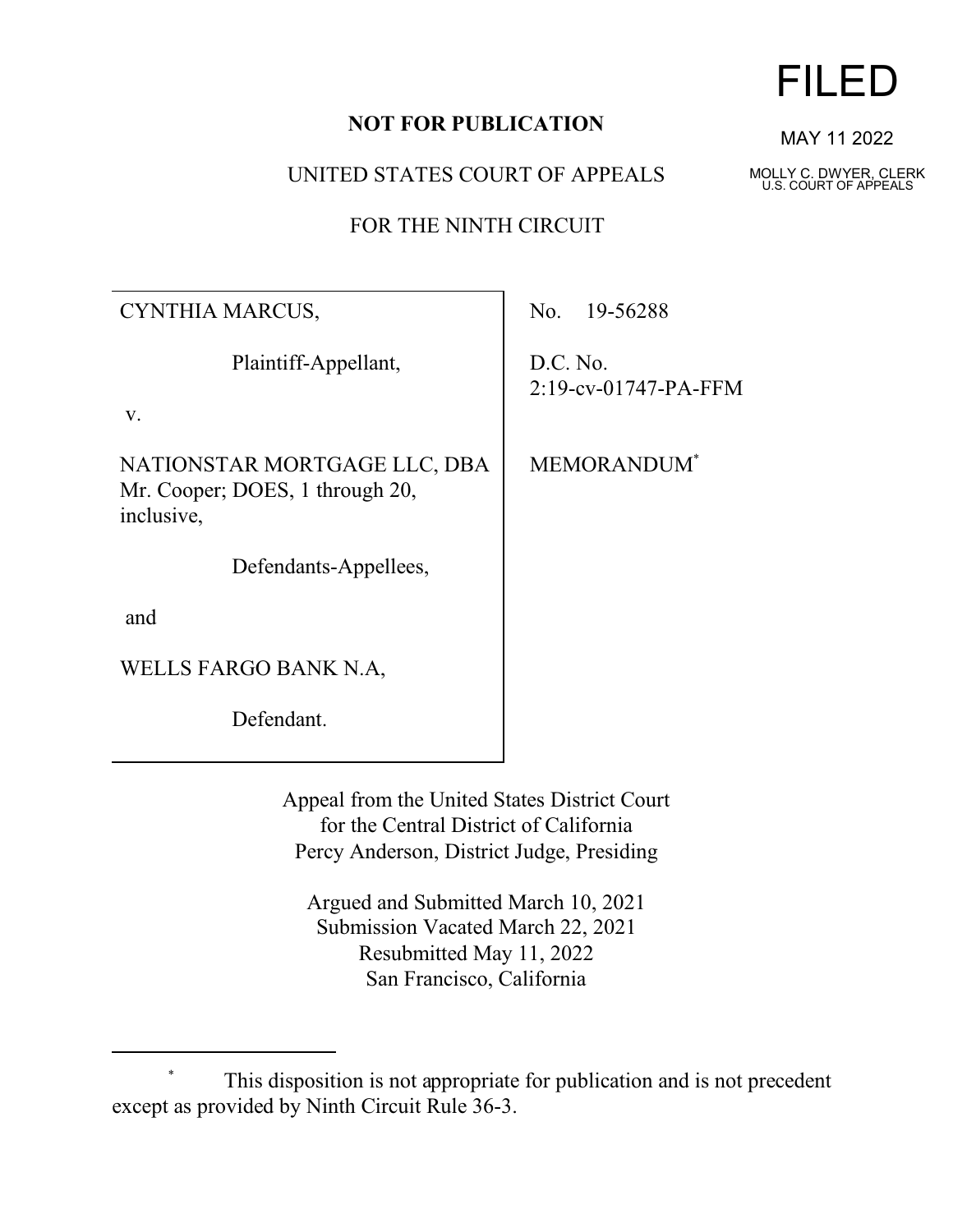Before: McKEOWN, IKUTA, and BRESS, Circuit Judges. Partial Dissent by Judge IKUTA.

Cynthia Marcus timely appeals the district court's dismissal of her complaint in favor of Nationstar Mortgage LLC (Nationstar). The district court had jurisdiction under 28 U.S.C. § 1331, and we have jurisdiction under 28 U.S.C. § 1291.

The district court did not err in dismissing Marcus's claims under the California Homeowner Bill of Rights (HBOR), Cal. Civ. Code §§ 2923.6, 2923.7. Civil Code section 2923.6 prohibits a mortgage servicer from recording a notice of default while the lender's "complete application for a first lien loan modification" is pending. The complaint does not sufficiently allege that Marcus submitted a complete loan modification application. *See* Cal. Civ. Code § 2923.6(h). Marcus alleges that she submitted the required paperwork to Nationstar on August 25, 2016, but does not describe the information Nationstar requested or the information she provided. In addition, Marcus elsewhere acknowledged in her complaint that Nationstar "sent plaintiff a letter on [or] around August 25, 2016, alleging that she still needed to send additional documents in order for her loan modification application to be complete." Marcus does not allege she took any follow-up action in response to this letter. Marcus instead states that she "is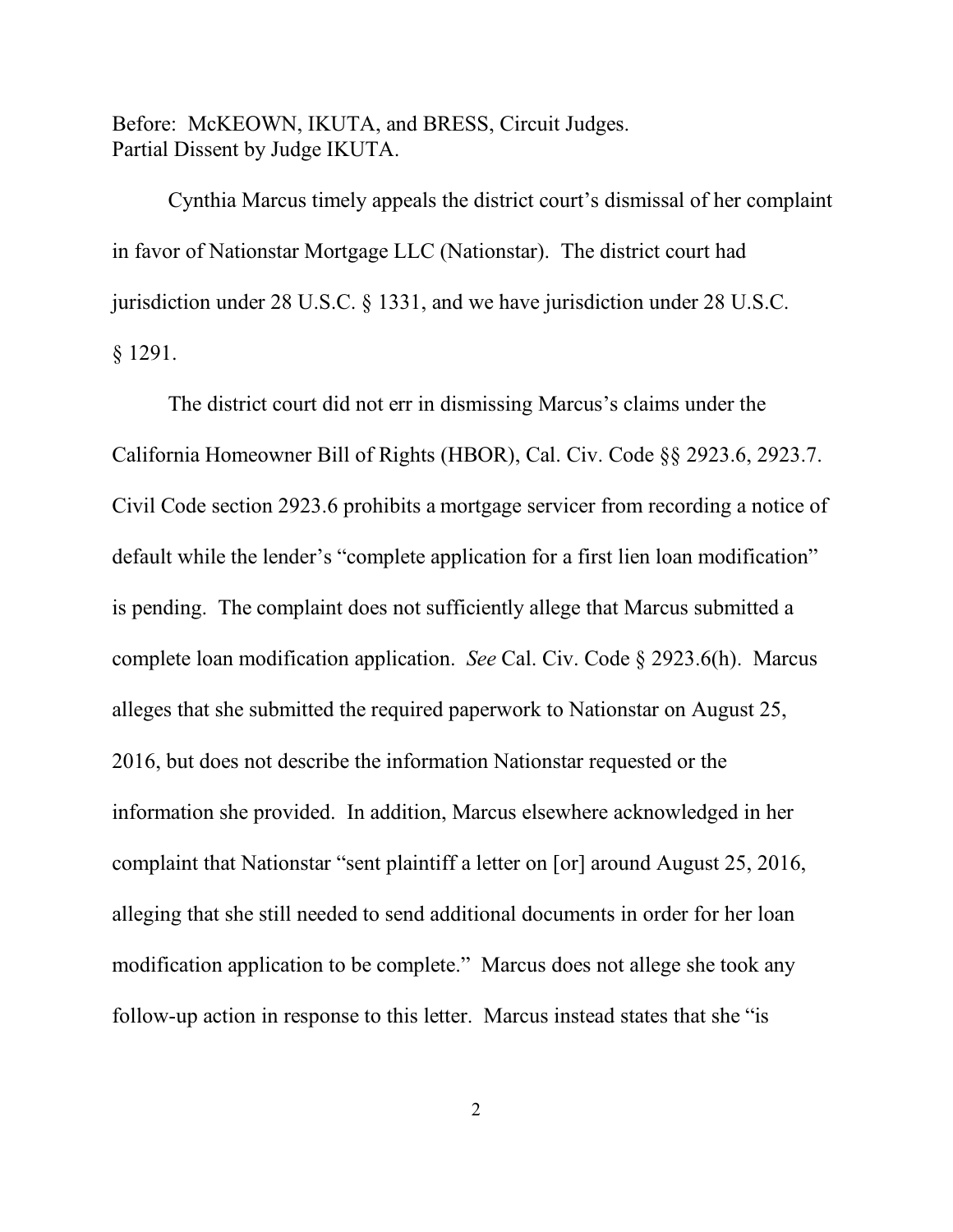informed and believes, and therefore states, that Nationstar would send out such boilerplate letters so that it did not have to comply with the requirement that it cease foreclosure activities once an application is complete. But this conclusory allegation, made only on information and belief and without supporting factual allegations, is a "naked assertion[] devoid of further factual enhancement," and is therefore insufficient. *Ashcroft v. Iqbal*, 556 U.S. 662, 678 (2009) (quotations omitted).

The complaint also made a mere conclusory allegation that Nationstar did not provide Marcus with a single point of contact, which, without more, is inadequate to state a claim under section 2923.7. *See id.* at 679.

The district court did not err in dismissing Marcus's claim under the Real Estate Settlement Procedures Act (RESPA), 12 C.F.R. § 1024.41(f)(2). The complaint insufficiently alleged that Marcus submitted a complete application and that she incurred actual damages as a result of the RESPA violation. *See* 12 U.S.C.  $$2605(f)(1)(A).$ 

The district court properly dismissed Marcus's negligence claims because "a lender owes no tort duty sounding in general negligence principles to 'process, review and respond carefully and completely to' the borrower's application." *Sheen v. Wells Fargo Bank, N.A.*, 12 Cal. 5th 905, 948 (2022). While HBOR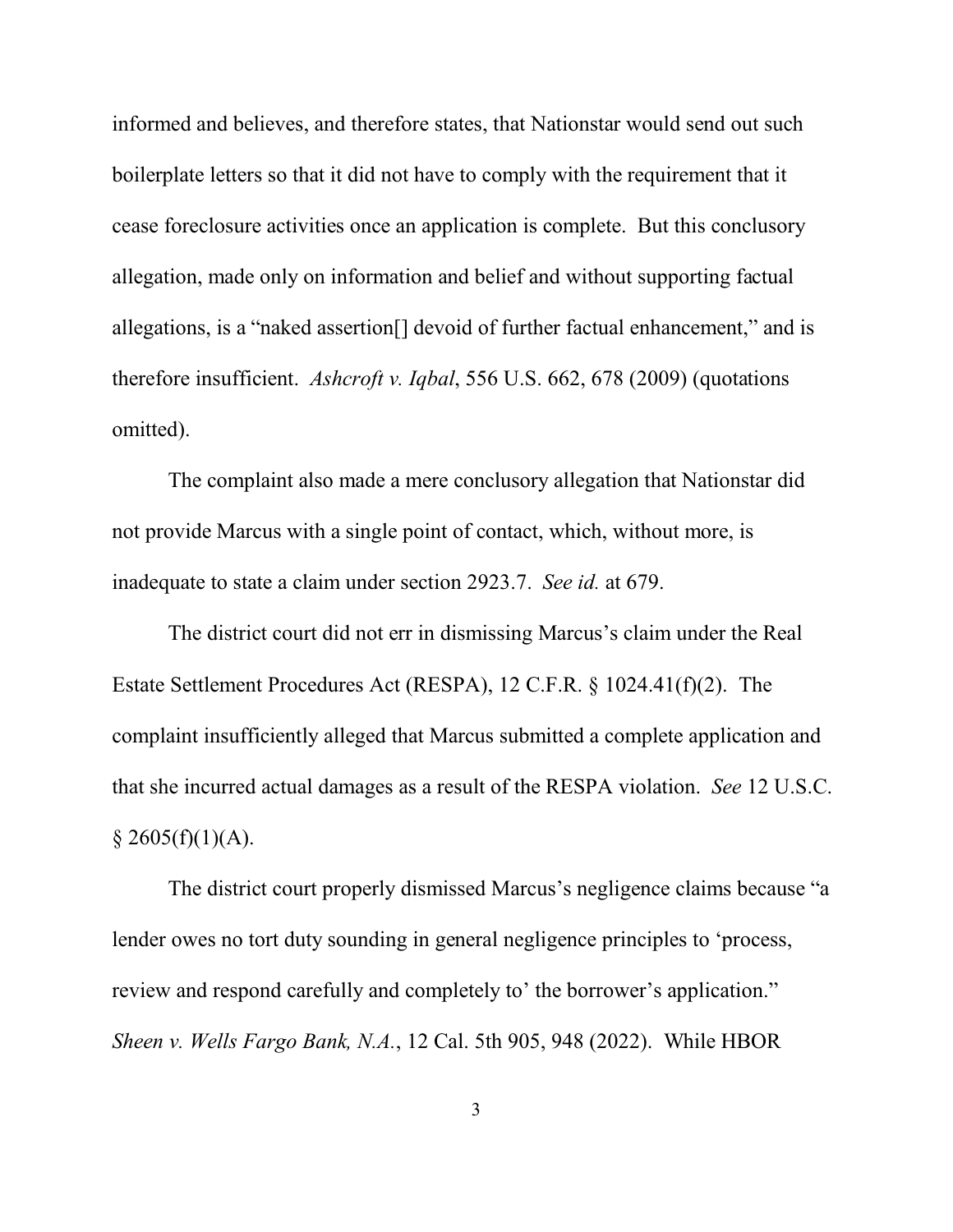creates statutory duties concerning certain modification applications, it does not create a common-law duty, and as stated above, the statutory claim fails. And because Marcus did not appeal the district court's dismissal of her claim for negligent misrepresentation, we do not consider her argument that her negligent misrepresentation claim would come within the exception to *Sheen*.

The district court properly dismissed Marcus's claims for breach of contract, breach of the implied covenant of good faith and fair dealing, and promissory estoppel. Nationstar's alleged promise to consider Marcus's loan modification application upon dismissal of her lawsuit was neither sufficiently definite to create a contract nor sufficiently "clear and unambiguous to support a promissory estoppel." *See Daniels v. Select Portfolio Servicing, Inc.*, 246 Cal. App. 4th 1150, 1174, 1179 (2016). Nor did the complaint state a claim for breach of the deed of trust because Marcus herself alleges that she failed to perform under the deed of trust when she did not make loan payments, and performance under the contract is a necessary element of a breach of contract claim. *See id.* at 1173. Because Marcus has not stated a breach of contract claim for the reasons explained above, her claim for breach of the covenant of good faith and fair dealing also fails. *See Carma Devs., Inc. v. Marathon Dev. Cal., Inc.*, 2 Cal. 4th 342, 373 (1992); *Durell v. Sharp Healthcare*, 183 Cal. App. 4th 1350, 1369 (2010).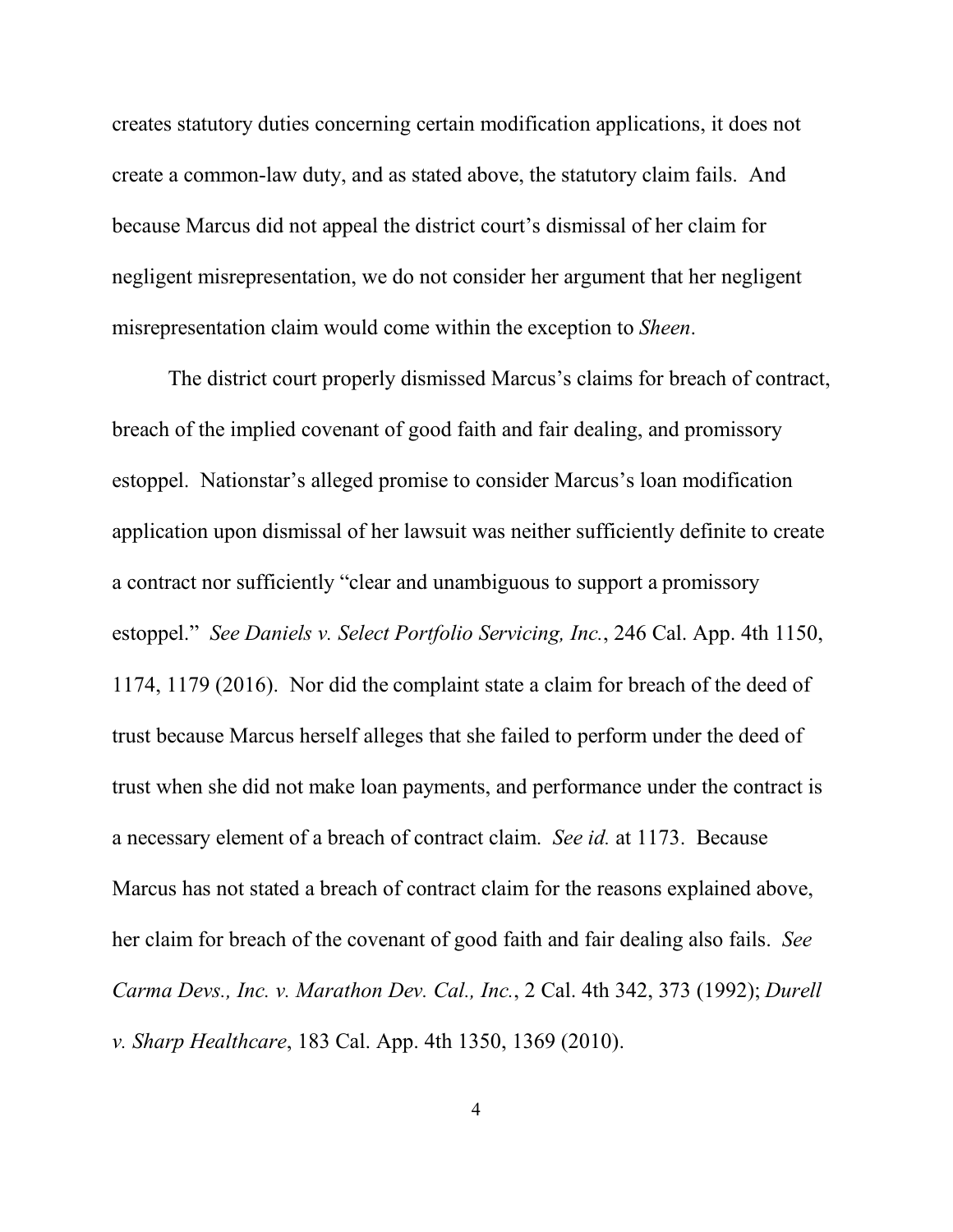The district court did not err in dismissing Marcus's claim for promissory fraud because the complaint did not allege that Nationstar had made a promise to Marcus, *see Lazar v. Superior Ct.*, 12 Cal. 4th 631, 638 (1996), or plead this claim with particularity as required by Rule 9(b) of the Federal Rules of Civil Procedure, *see Ebeid ex rel. United States v. Lungwitz*, 616 F.3d 993, 998 (9th Cir. 2010).

Because Marcus fails to plead her other causes of action, the district court properly dismissed her derivative claims under California's Unfair Competition Law, Cal. Bus. & Prof. Code § 17200, and for declaratory relief. *Friedman v. AARP, Inc.*, 855 F.3d 1047, 1052 (9th Cir. 2017).

## **AFFIRMED.**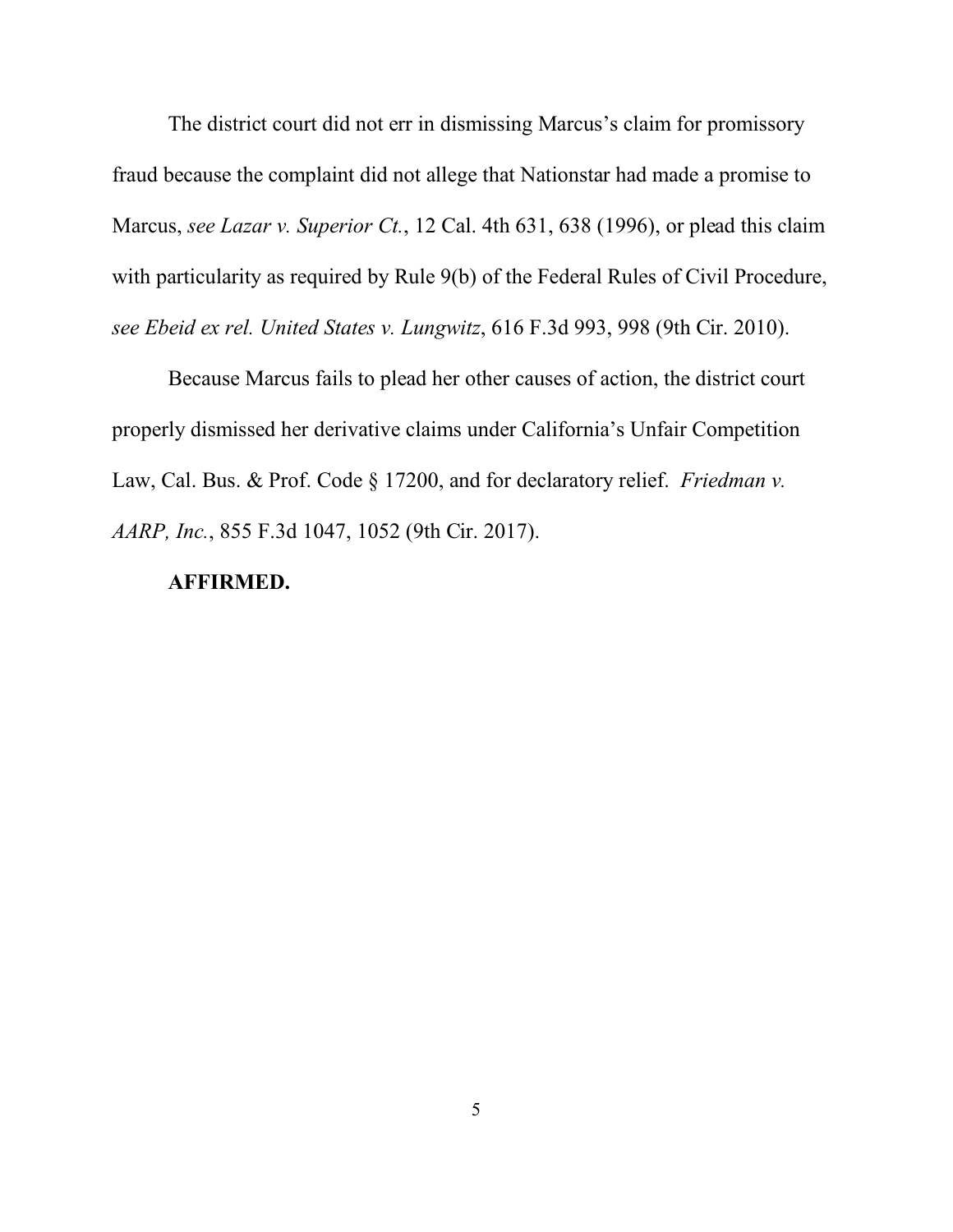## FILED

*Marcus v. Bank of America*, 19-56288

IKUTA, Circuit Judge, dissenting in part:

MOLLY C. DWYER, CLERK U.S. COURT OF APPEALS

I dissent from the majority's conclusion that Marcus failed to plead claims under the California Homeowner Bill of Rights, Cal. Civ. Code §§ 2923.6, 2923.7, and therefore would also hold that the district court improperly dismissed Marcus's derivative claims under California's Unfair Competition Law, Cal. Bus. & Prof. Code § 17200, and for declaratory relief. *Friedman v. AARP, Inc.*, 855 F.3d 1047, 1052 (9th Cir. 2017).

Marcus's complaint plausibly alleged that she submitted a complete application to Nationstar. The complaint alleged that Nationstar's lawyer informed Marcus "of the documents she needed to submit in order for her application to be complete," Marcus submitted those documents, and the lawyer told her that her application was "in review, which meant that plaintiff's application was complete." Drawing all reasonable inferences in favor of the plaintiff, *Usher v. City of Los Angeles*, 828 F.2d 556, 561 (9th Cir. 1987), the complaint plausibly alleged that Marcus's application was complete for purposes of section 2923.6(c) of the California Civil Code.

Although the majority focuses on the complaint's statement that Nationstar later sent a letter claiming that Marcus "still needed to send additional documents,"